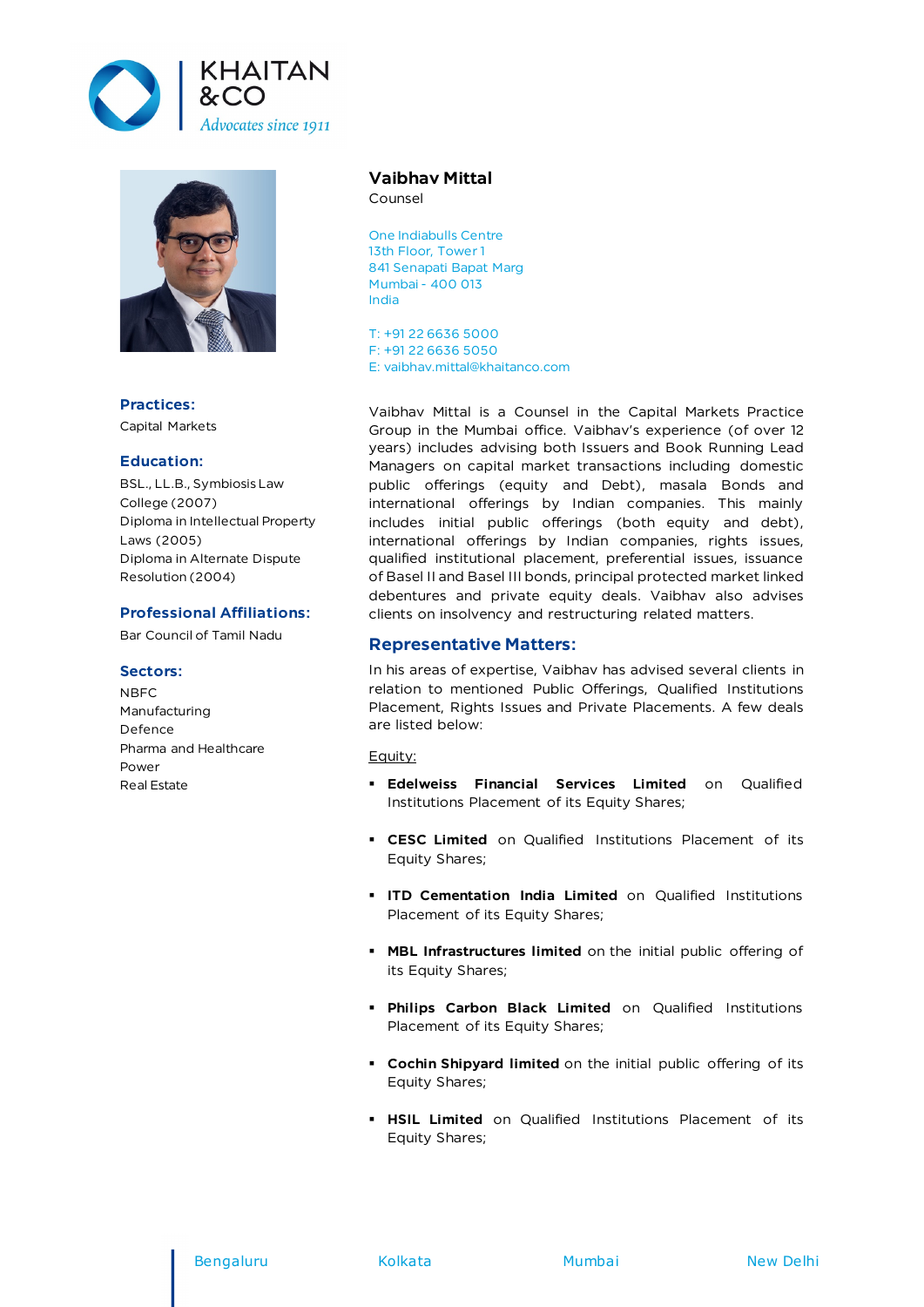

- **Astra Microwave Products Limited** on Qualified Institutions Placement of its Equity Shares;
- **Sun Pharma Advance limited** on Rights Issue of its Equity Shares;
- **JMC Projects (India) limited** on Rights Issue of its Equity Shares;
- **Pratibha Industries Limited** on Qualified Institutions Placement of its Equity Shares;
- **Usha Martin Limited** on Qualified Institutions Placement of its Equity Shares;
- **EIH Limited** on the Rights Issue of its Equity Shares;
- **Edelweiss Capital limited** on the open offer of Everonn Education Limited; and
- **Great Eastern Energy Corporation Limited** on shifting of the depository receipts from AIM to the Main Market of the London Stock Exchange.

#### Debt:

- **L & T Finance Limited** on its initial public offering of its Non-Convertible Debentures;
- **ECL Finance Limited** on (i) the issue of Masala Bonds, and (ii) six of its initial public offering of its Non-Convertible Debentures;
- **Mahindra & Mahindra Financial Services Limited** on its initial public offering of its Non-Convertible Debentures;
- **Edelweiss Housing Finance Limited** on its initial public offering of its Non-Convertible Debentures;
- **India Infoline Investment Services Limited** on three of its initial public offering of its Non-Convertible Debentures;
- **IIHFL** on its initial public offering of its Non-Convertible Debentures;
- **Kosamattam Finance Limited** on fifteen of its initial public offering of its Non-Convertible Debentures; and
- **Union Bank of India, Bank of India, DCB Bank limited, Indusind Bank limited, the Jammu & Kashmir Bank Limited, South India Bank Limited** on their private placements of BASEL III (Both AT 1 and AT 2) bonds.

## Mergers and Acquisitions:

 **A large listed NBFC** on the acquisition of a large factoring company; and